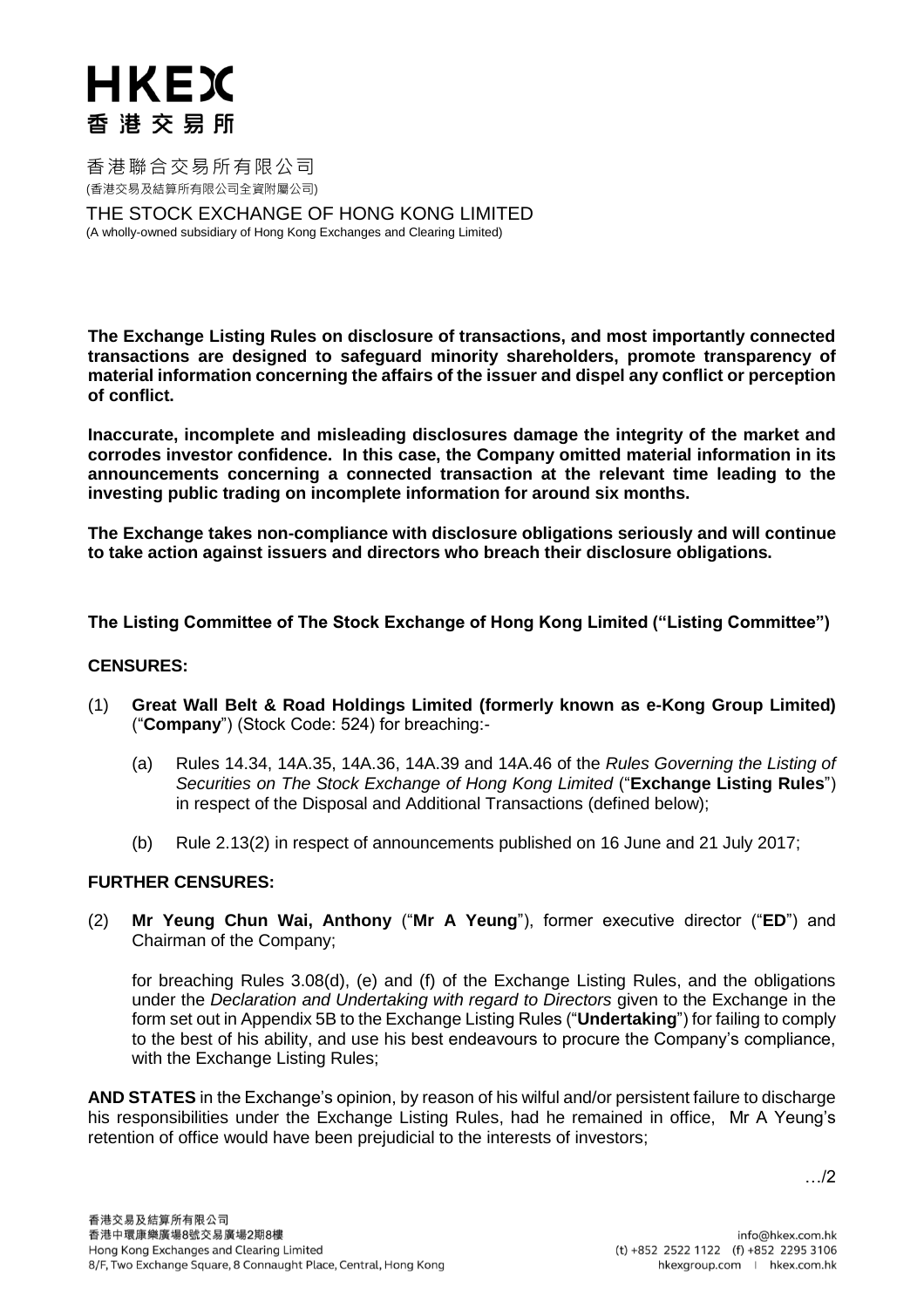## **The Listing Committee also CRITICISES:**

- (3) **Mr Chan Chi Yuen**, former ED of the Company;
- (4) **Mr Wong Xiang Hong,** former ED of the Company;
- (5) **Mr Yeung Chun Sing Standly**, former ED of the Company; and
- (6) **Mr Fung Chan Man Alex**, former independent non-executive director ("**INED**") of the Company;

for breaching Rule 3.08(f) of the Exchange Listing Rules, and their Undertaking for failing to comply with the Exchange Listing Rules to the best of their ability and failing to use their best endeavours to procure the Company's compliance with the Exchange Listing Rules.

(The directors identified at (3) to (6) above are collectively referred to as the "**Relevant Directors**").

For the avoidance of doubt, the Exchange confirms that the sanctions in this news release apply only to the Company, Mr A Yeung and the Relevant Directors and not to any other past or present directors of the Company.

### **HEARING**

On 21 January 2020, the Listing Committee conducted a hearing into the conduct of the Company, Mr A Yeung and the Relevant Directors in relation to their obligations under the Exchange Listing Rules and the Undertaking.

# **FACTS**

### *The Disposal*

On 9 June 2017, by written resolutions, the Relevant Directors approved a disposal (**Disposal**) of 5.7 million shares of SingAsia Holdings Limited (stock code: 8293) (**SingAsia**) by a subsidiary of the Company (**Subsidiary**) to Mr A Yeung at \$4.65 per share (**Agreed Price**). The written resolutions stated *inter alia* the Company was in immediate need of cash to satisfy its payment obligations to a bank. It did not state when the Disposal would take place.

Mr A Yeung executed the Disposal on 9 June 2017 (without the knowledge of the board of directors of the Company (**Board**) on market at an average price of around \$7.316 per share (**Transaction Price**). The Agreed Price represented a 36.47 per cent discount on the Transaction Price of the SingAsia shares.

The Disposal was announced on 16 June 2017 (**June Announcement**). While the Company noted the connected transaction, it stated it was exempt from shareholders' approval. Under the "*Reasons for and the benefits of the Disposal*" section, the Company stated the purpose was to realise investment gain, obtain additional cash flows and use the sale proceeds as general working capital of the Company. The announcement did not disclose the Transaction Price.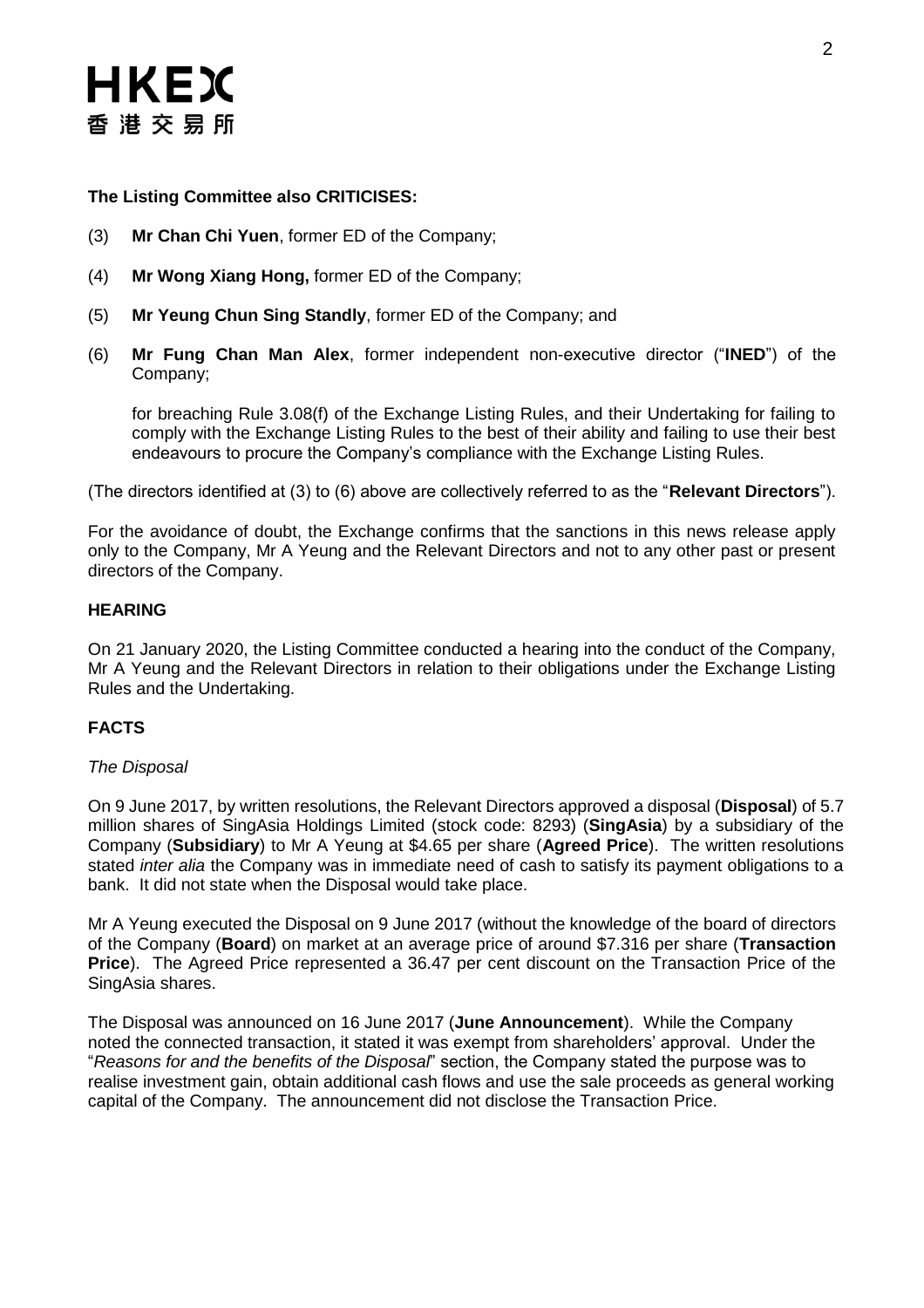The Company issued a further announcement on 21 July 2017 (**July Announcement**) elaborating on the Transaction Price and a mechanism to refund the price difference to Mr A Yeung. Although the Company alluded to a pressing need for cash, it did not provide any explanation as to the reasons for such need. The July Announcement was also silent on how the Agreed Price was arrived at, or its implications on the gain of investment.

The Company subsequently sought independent shareholders' ratification for the Disposal which was refused. This resulted in Mr A Yeung's agreement to return the SingAsia shares to the Company. To date, only 4 million shares have been returned and the balance of 1.7 million shares remain outstanding.

### *Additional Transactions*

During the period from August 2015 to June 2017, the Subsidiary and Mr A Yeung executed seven other connected transactions with respect to the sale/purchase of shares from other listed companies (**Additional Transactions**) without the Board's knowledge or approval. Details of the Additional Transactions were announced by the Company on 24 November 2017. Independent shareholders' approval for these Additional Transactions where required, was not obtained.

## **Exchange Listing Rule Requirements**

Rule 2.13(2) provides that the information contained in an announcement by the Company must be accurate and complete in all material respects and not misleading.

Rule 14.34 provides that a listed issuer must inform the Exchange and publish an announcement as soon as possible after the terms of, *inter alia*, a discloseable transaction has been finalised.

Rule 14A.35 provides that a listed issuer must announce a connected transaction as soon as practicable after its terms have been agreed.

Rules 14A.36, 14A.39 and 14A.46 provide that a connected transaction must be conditional upon shareholders' approval at a general meeting held by the listed issuer, and a circular must be issued to shareholders.

Rule 3.08 provides that the Exchange expects the directors, both collectively and individually, to fulfil fiduciary duties and duties of skill, care and diligence to a standard at least commensurate with the standard established by Hong Kong law. These duties include (i) a duty to avoid actual and potential conflicts of interest and duty (Rule 3.08(d)), (ii) a duty to disclose fully and fairly his interests in contracts with the issuer (Rule 3.08(e)); and (iii) a duty to apply such degree of skill, care and diligence as may reasonably be expected of a person of his/her knowledge and experience and holding his/her office within the issuer (Rule 3.08(f)).

The Directors were under an obligation, pursuant to their respective Undertakings, to comply to the best of their ability with the Exchange Listing Rules and to use their best endeavours to procure the Company's compliance with the Exchange Listing Rules.

### **LISTING COMMITTEE'S FINDINGS OF BREACH**

The Listing Committee considered the written and oral submissions of the Listing Division, the Company, Mr A Yeung and the Relevant Directors and concluded as follows: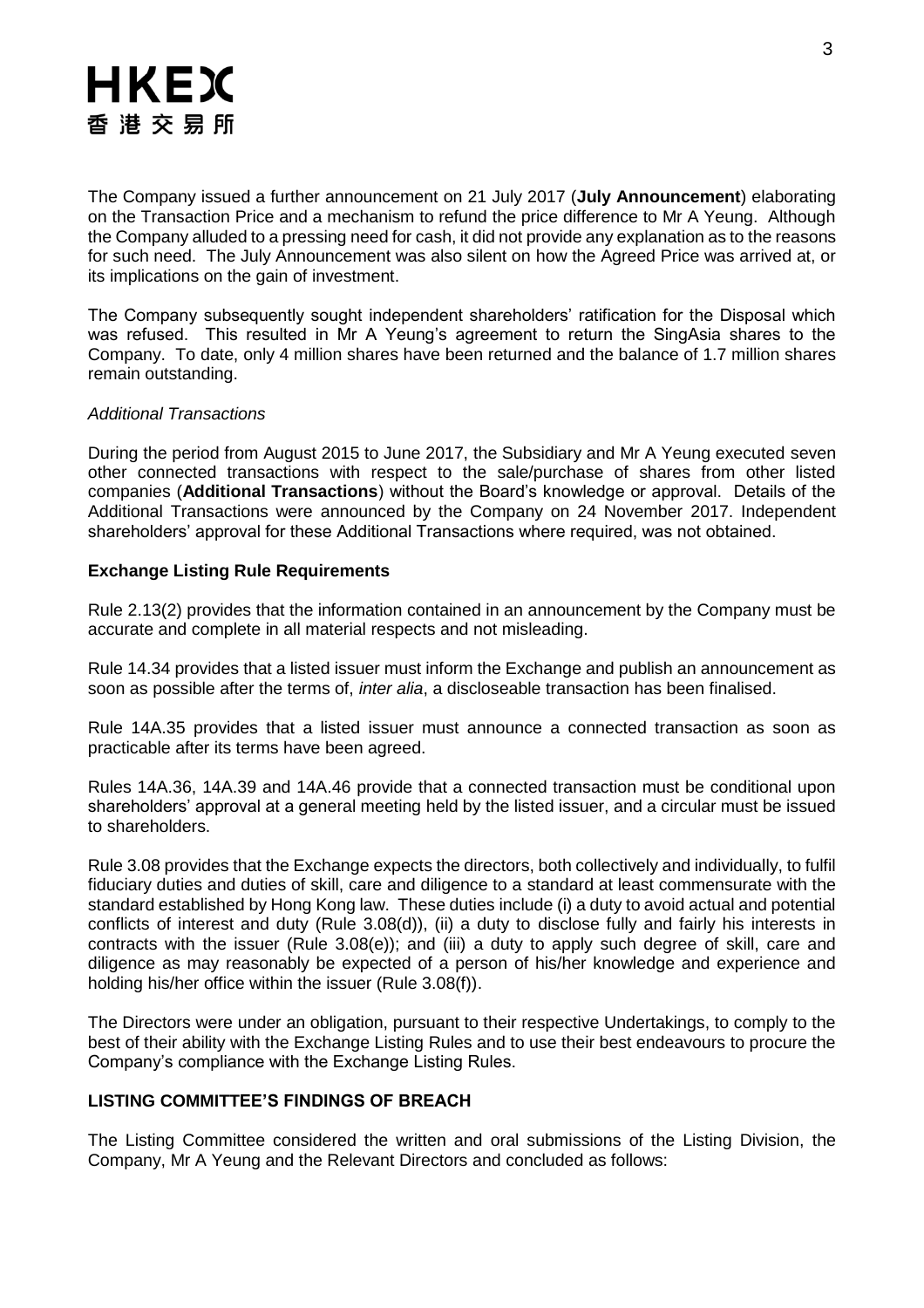# **Company's breaches**

The Listing Committee noted that the Company admitted it had breached Rules 14.34, 14A.35, 14A.36, 14A.39 and 14A.46 in respect of the Disposal and the Additional Transactions.

With respect to the June Announcement and the July Announcement, the Listing Committee concluded they were inaccurate, incomplete in all material respects and misleading. Information such as the reasons for the Disposal at a discount, refund mechanism and why the Agreed Price was considered by the Board to be fair and reasonable, on normal commercial terms and in the interests of the Company and the shareholders as a whole were material information (**Material Information**). The stated information was however missing in the two announcements. This was particularly so because the Agreed Price represented a near 36.5 per cent discount on the Transaction Price of the SingAsia shares at the time resulting in a reduction of the investment gain by \$15,196,200.

#### **Internal Control Deficiencies**

The Listing Committee agreed with the Company that its internal control policy was "*less than ideal*".

Mr A Yeung was entrusted with the management of the Company's securities investment business. Given Mr A Yeung's position of power, as an ED, Chairman and Chief Executive Officer of the Company as well as a director of the Subsidiary, the Company should have put in place checks and balances over Mr A Yeung's management of such business to mitigate potential abuse of power or associated risks and conflicts of interest. The Company should also have put in place procedures to restrict a director, who was interested in any connected transactions of the Company, from being involved in approving and executing those transactions. The Company failed to implement any such checks and balance and procedures rendering the internal controls to be inadequate at the time, thereby leading to the breaches of the Exchange Listing Rules.

#### **Directors' breaches**

As to Mr A Yeung, the Listing Committee concluded he breached (i) Rules 3.08(d), (e) and (f); and (ii) his Undertaking to comply with the Exchange Listing Rules to the best of his ability and to ensure the Company's compliance with the Exchange Listing Rules:-

- (a) He had placed himself in a position of conflict of interest with respect to the seven Additional Transactions (over 22 months) and as he admitted, he (i) failed to disclose his interest in such transactions to the Company, and (ii) failed to follow the Company's internal policies on monitoring, identifying and reporting of notifiable transactions under Chapter 14 and 14A of the Exchange Listing Rules;
- (b) He also failed to exercise due skill, care and diligence with regard to the Disposal:-
	- (i) He executed the Disposal in apparent haste on 9 June 2017 and did not inform the Relevant Directors of the execution or bring the matter back to them for consideration when the initial disposal method by block trade was not possible;
	- (ii) He failed to clarify with the legal advisers (who were assisting with drafting the announcement) as to the Exchange Listing Rule requirements for the Disposal when his initial mistake that the Disposal was exempt from disclosure was corrected;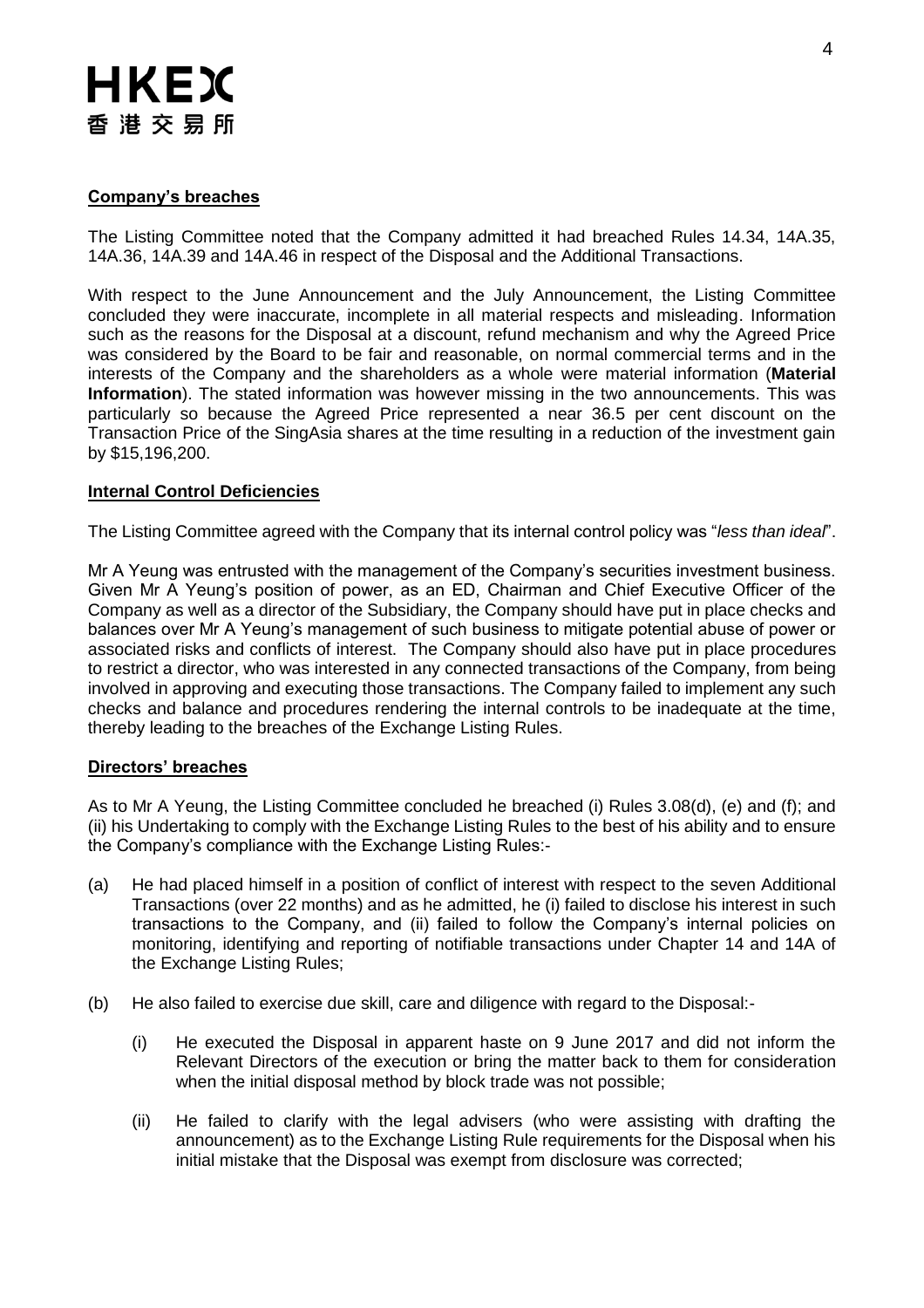- (iii) When shown the draft announcement which had (correctly) used the Transaction Price for the calculation of the size test, he instructed his staff to replace the size test calculated by reference to the Agreed Price without explanation. This rendered a percentage ratio below 5 per cent, and as such the issuance of a circular and shareholders' approval would not be required under the Exchange Listing Rules;
- (c) He ought to have properly reviewed the announcement to ensure Material Information was included in order for investors to be sufficiently apprised of the circumstances of the Disposal. As such, he failed to ensure the June Announcement and the July Announcement were accurate, complete in all material respects and not misleading;
- (d) He failed to ensure his and the Company's compliance with the Exchange Listing Rules; and
- (e) The Listing Committee regarded Mr A Yeung's breaches in this matter serious and considered that he persistently failed to comply with his obligations under the Exchange Listing Rules as a director and was wilful in executing and handling of the Disposal in the manner that he did.

As to the Relevant Directors, the Listing Committee concluded, by reason of their individual and collective responsibility, they also breached Rule 3.08(f); and their Undertakings to comply with the Exchange Listing Rules to the best of their ability and to ensure the Company's compliance with the Exchange Listing Rules:-

- (a) They failed to put in place adequate internal controls over the securities investment business of the Company. They failed to take steps to ensure checks and balances were in place to monitor Mr A Yeung's control/conduct over the Company's and Subsidiary's day-to-day operations, in particular, the Company's securities transactions which led to Mr A Yeung executing the Disposal in such manner and the Additional Transactions without the Board's knowledge;
- (b) They ought to have properly reviewed the announcement to ensure Material Information is included in order for investors to be sufficiently apprised of the circumstances of the Disposal. As such, they failed to ensure the June Announcement and the July Announcement were accurate, complete in all material respects and not misleading; and
- (c) They failed to ensure their and the Company's compliance with the Exchange Listing Rules.

# **REGULATORY CONCERN**

The Listing Committee regarded the breaches in this matter as serious:

(a) The Exchange Listing Rules are designed to ensure that investors have a continued confidence in the market and they are kept fully informed of material information concerning the Company. The purpose and intention of Chapters 14 and 14A of the Exchange Listing Rules are aimed to achieve this purpose, to protect the investing public in particular minority shareholders and to dispel any conflict or perception of conflict in respect of transactions entered into by the Company.